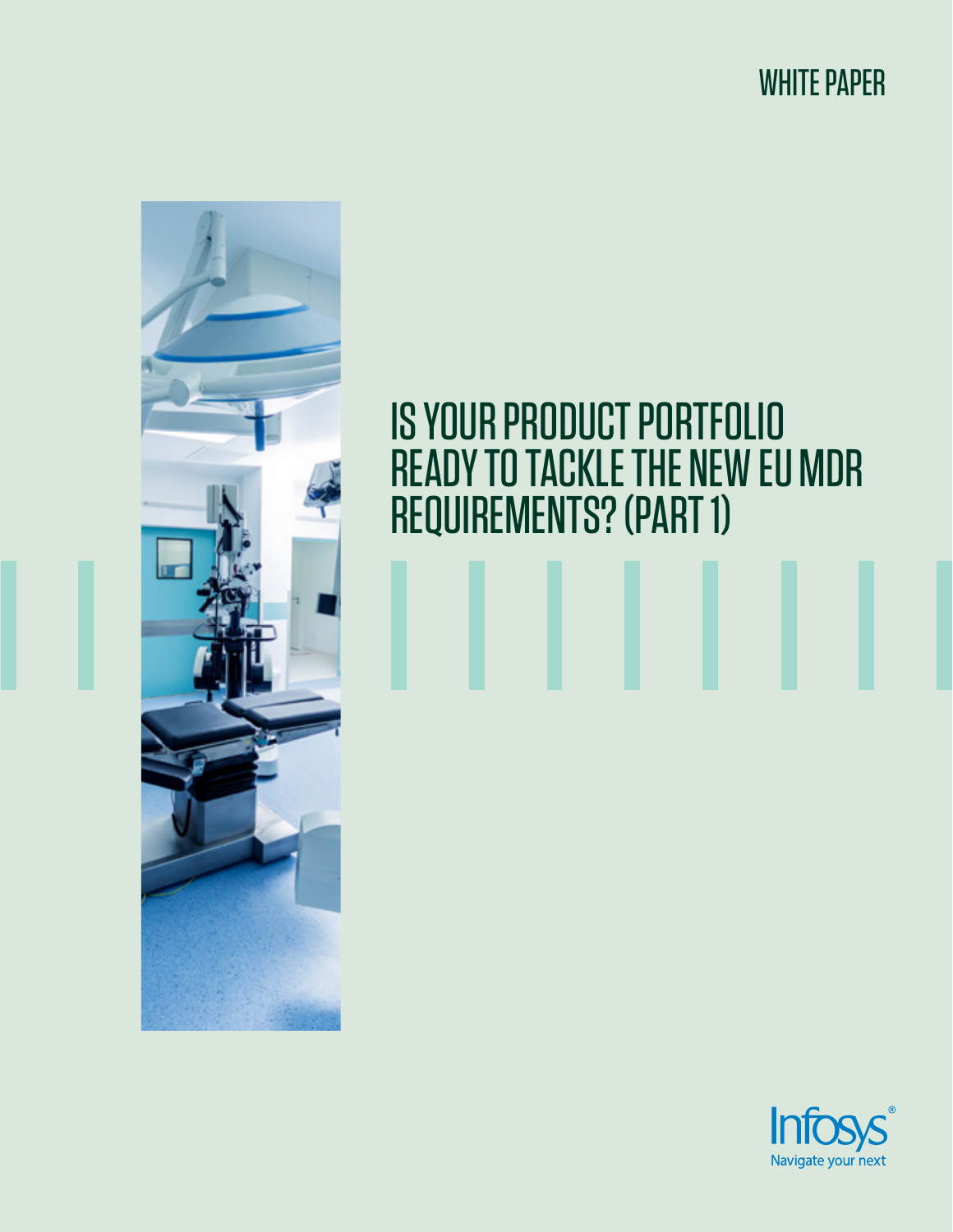#### Executive Summary

Safety issues with already approved devices such as the hip implant recalls in 2010, breast implant crisis in 2012, necessitated the Council of the European Union (EU) to propose changes to the existing medical devices directives which is being replaced by the Medical Device Regulations (MDR). Current changes comprise of enhanced scope for regulated devices, better supervision and control of notified bodies (NBs), unplanned audits of suppliers and more. For most medical device companies, these changes will have a direct impact on the product review and certification procedures and are likely to increase time investment and resource requirement for product approval. These new regulations directly impact the manufacturers of in-vitro diagnostic medical devices and various other types of medical devices.

The global medical devices market size was USD 432.23 billion in 2020. It was projected to grow from USD 455.34 billion in 2021 to USD 657.98 billion in 2028 at a compound annual growth rate (CAGR) of 5.4%. The European medical device market represents about 30% of the global market and all medical devices sold in Europe could be subject to NBs approval under new regulations.

#### How does it impact…How to get ready?

This is the time for companies to take charge of new medical devices regulatory environment, from complex regulations to impactful regulations, by gradually adopting and complying their existing and future product portfolio within the given time span. The impact of MDR can affect the medical device manufacturer operations in the EU and their product portfolio. It is imperative now for businesses to act, prepare, and implement changes in their organization. If companies are non-compliant to these regulations, then they are likely to lose license to operate.

In April 2017, the EU adopted the new MDR 2017/745 and In-Vitro Diagnostic Regulations (IVDR 2017/746). This new regulation MDR 2017/745 has replaced the two existing directives – the Medical Device Directive (MDD) 93/42/ European Economic Community (EEC) and the Active Implantable

Medical Device Directive (AIMDD) 90/385/ EEC. After four years of transition period, the new MDR has come into effect from **26 May 2021.**

Similarly, the IVDR will fully replace the existing In-Vitro Diagnostic Directive (IVDD) 98/78/ European Commission (EC) upon its implementation. It has five years of transition period. IVDR 2017/746 was published on 05 May 2017, in the Official Journal of the EU, and had officially gone into effect on 25 May 2017; that means we are almost towards the end of the transition period. During the transitional period, manufacturers can fulfill either IVDD or IVDR requirements. However, **starting 26 May 2022, all new IVDs devices should comply with IVDR.** Some of the devices which received IVDD certificates lawfully have another two years of grace period and may continue to sell until 27 May 2025 (depending on multiple factors).

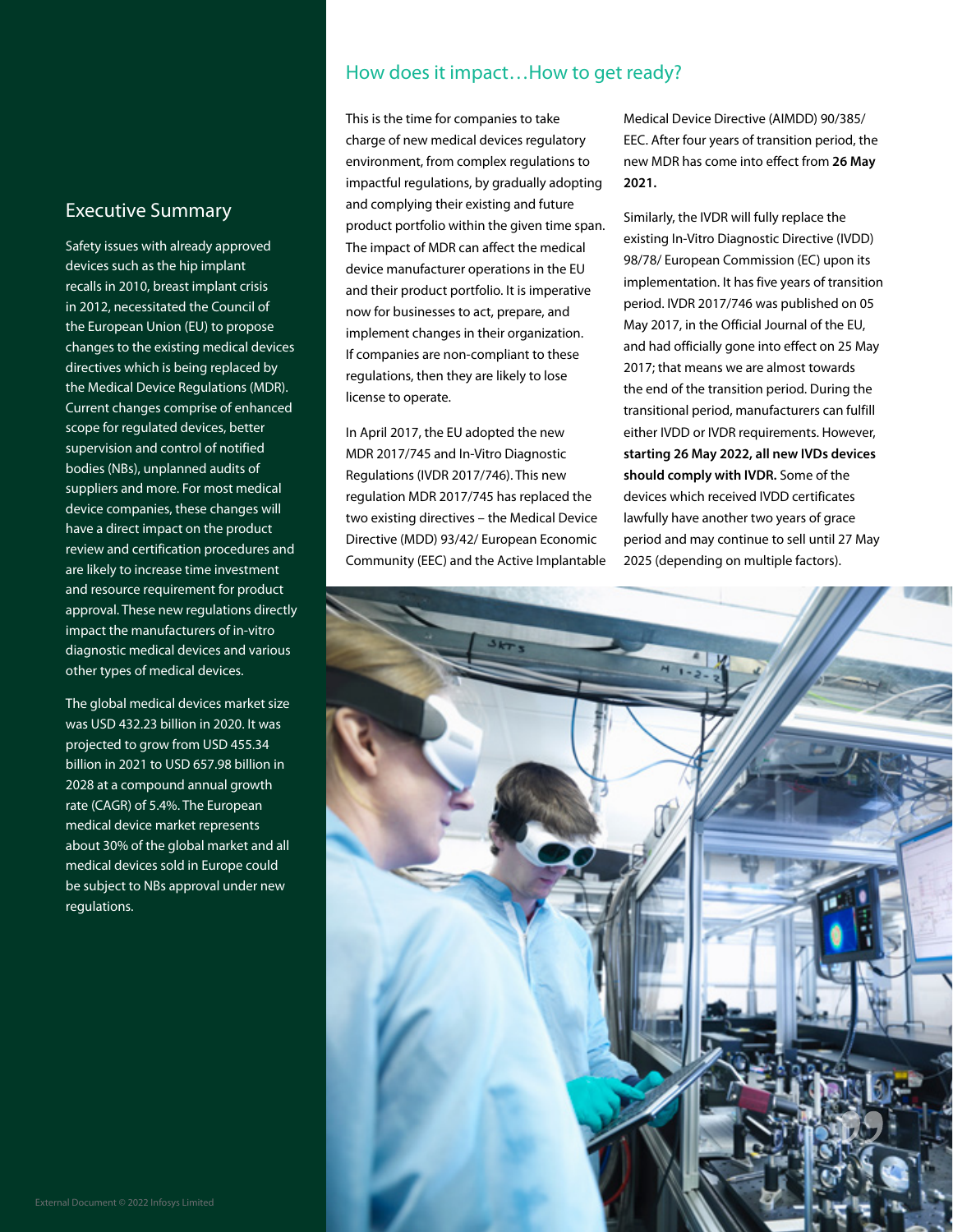# Timeframe offered to frame your compliance strategy (MDR 2017/745)

On 24 April 2020, the European Commission extended the date of application for EU MDR by 12 months considering COVID-19, which means medical device companies had until 26 May 2021, to comply with the MDR.



#### EU MDR Transition Timeline

*Certificates issued by NBs in accordance with Directives 90/385/EEC and 93/42/EEC from 25 May 2017 shall remain valid until the end of the period indicated on the certificate, which shall not exceed five years from its date of issuance. They shall however become void on 27 May 2024 at the latest.*

*As a result of Brexit, the UK Conformity Assessed (UKCA) mark is introduced. On 30 Jun 2023, Conformité Européenne (CE)-marked devices must be compliant to the new legislation, and must possess the UKCA, and this is the big relaxation to companies who wish to operate in the UK.*